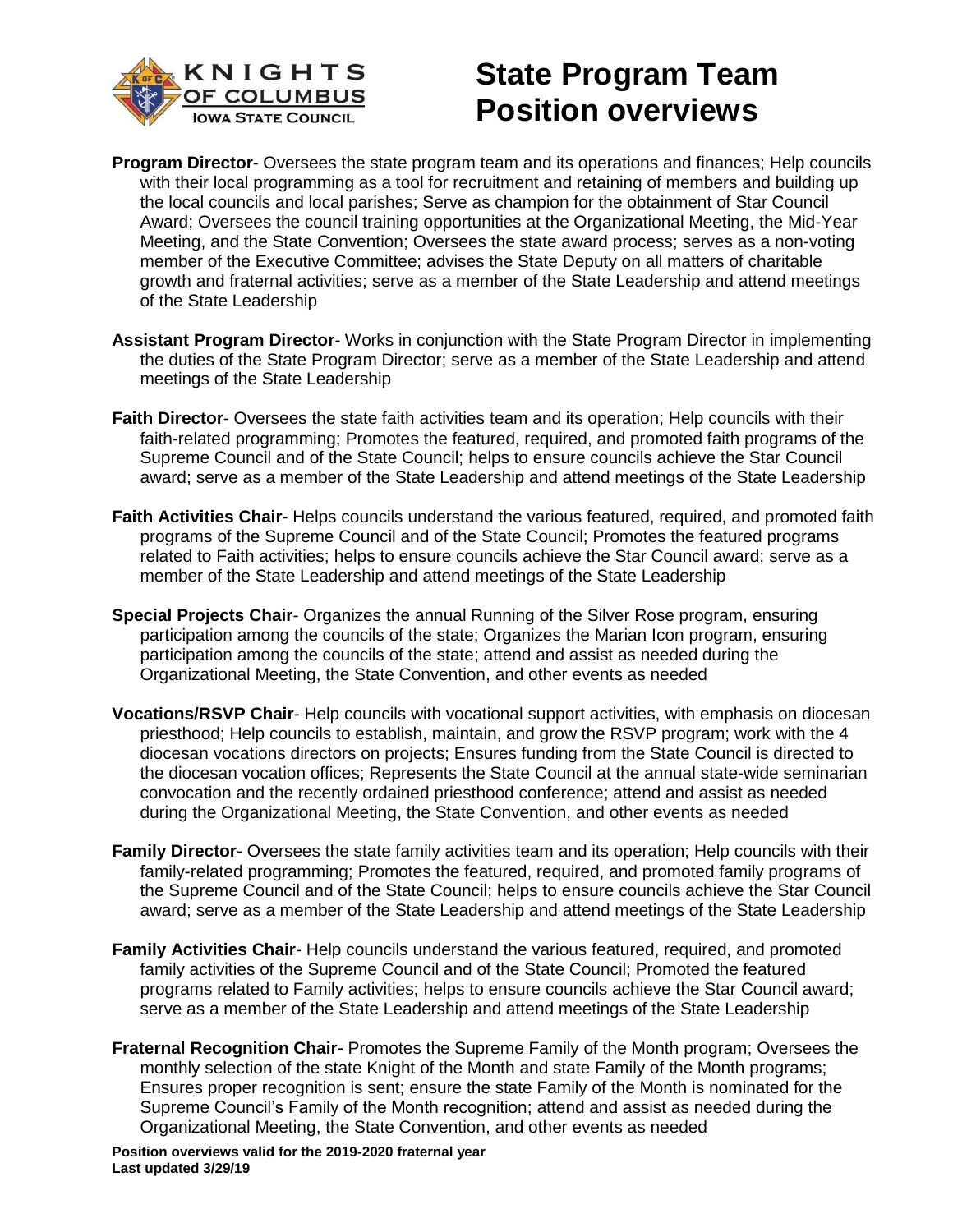

- **Food for Families Chair** Help councils with the Food for Families program and promote it as a featured program of the Order; Organizes a canned good collection drive in conjunction with the State Convention; attend and assist as needed during the Organizational Meeting, the State Convention, and other events as needed
- **KCIC (Keep Christ in Christmas) Chair** promotes the KCIC program among the local councils; serves as a state council contact with the KCIC vendor; ensure Christmas cards are ordered and sent to the State Deputy to cover Past State Chaplains, widows of Past State Deputies, current and past diocesan Ordinaries; attend and assist as needed during the Organizational Meeting, the State Convention, and other events as needed
- **KC Camping Chair** Promote and organize the annual state-wide weekend camping event; ensure details are shared with the State Council via the state calendar; send invitation to state officers and other pertinent individuals
- **KC Bowling Chair** Promote and organize the annual state-wide bowling tournament; ensure details are shared with the State Council via the state calendar; send invitation to state officers and other pertinent individuals
- **KC Softball Chair** Promote and organize the annual state-wide softball tournament; ensure details are shared with the State Council via the state calendar; send invitation to state officers and other pertinent individuals
- **KC Golf Chair** Promote and organize the annual state-wide golf tournament; ensure details are shared with the State Council via the state calendar; send invitation to state officers and other pertinent individuals
- **Community Director** Oversees the state community activities team and its operation; Help councils with their family-related programming; Promotes the featured, required, and promoted family programs of the Supreme Council and of the State Council; helps to ensure councils achieve the Star Council award; serve as a member of the State Leadership and attend meetings of the State Leadership
- **Community Activities Chair** Help councils understand the various featured, required, and promoted family activities of the Supreme Council and of the State Council; Promoted the featured programs related to Family activities; helps to ensure councils achieve the Star Council award; serve as a member of the State Leadership and attend meetings of the State Leadership
- **Catholic Citizenship Essay Chair** Promote and organize the annual essay contest statewide contest; send statewide winners to the Supreme Council; attend and assist as needed during the Organizational Meeting, the State Convention, and other events as needed
- **Disaster Relief Chair** Serve as the primary contact of the State Council to response to disasters within the state; coordinate relief efforts among councils and other KofC-related entities attend and assist as needed during the Organizational Meeting, the State Convention, and other events as needed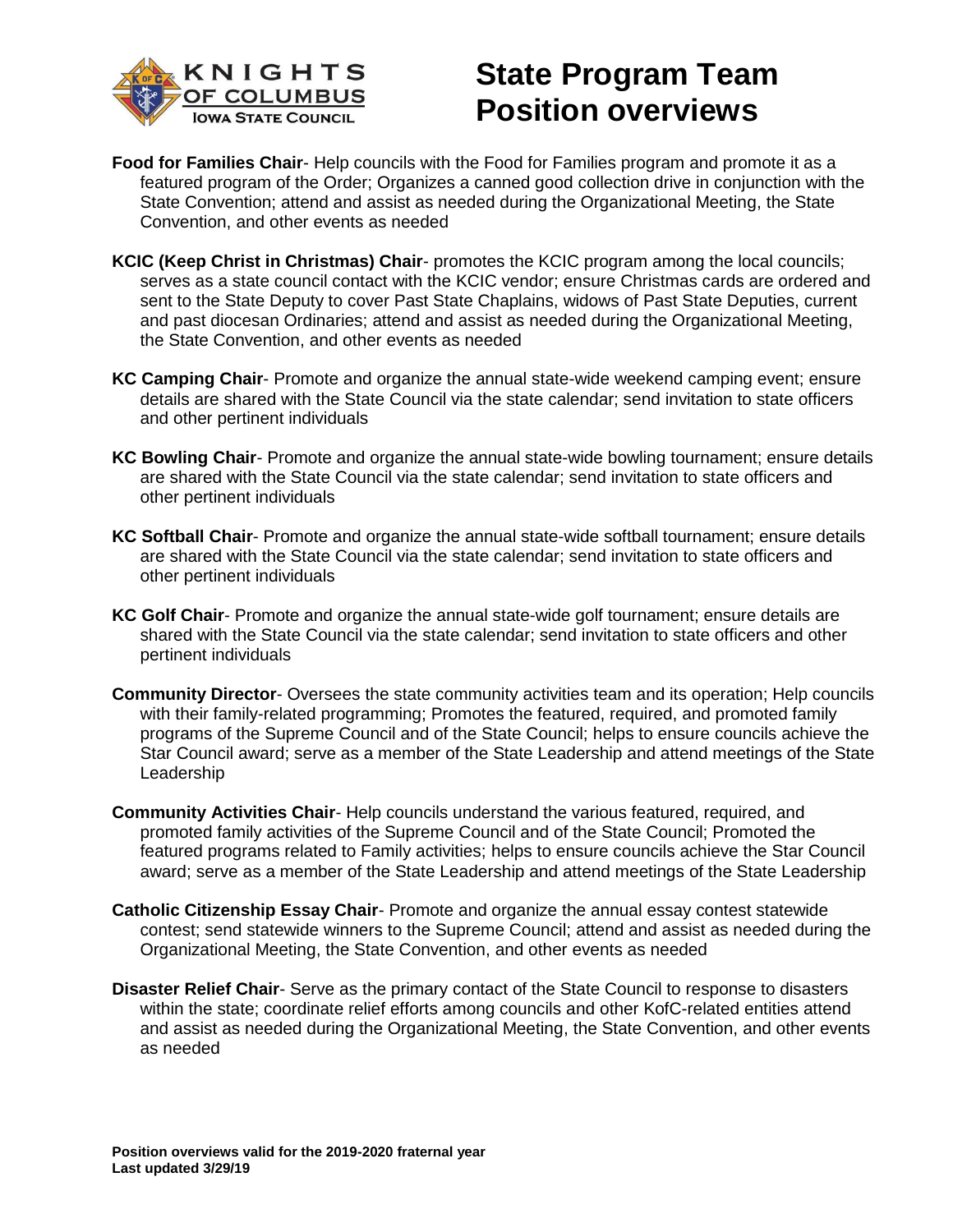

- **Free Throw Chair** Promote and organize the annual state-wide softball tournament; ensure details are shared with the State Council via the state calendar; send invitation to state officers and other pertinent individuals; ensure state winners are submitted to the Supreme Council for consideration
- **Soccer Chair** Promote and organize the annual state-wide soccer challenge; ensure details are shared with the State Council via the state calendar; send invitation to state officers and other pertinent individuals; ensure state winners are submitted to the Supreme Council for consideration
- **Spelling Bee Chair** Promote and organize the annual state-wide spelling bee tournament; ensure details are shared with the State Council via the state calendar; send invitation to state officers and other pertinent individuals;
- **Life Director** Oversees the state life activities team and its operation; Help councils with their liferelated programming; Promotes the featured, required, and promoted life programs of the Supreme Council and of the State Council; helps to ensure councils achieve the Star Council award; serve as a member of the State Leadership and attend meetings of the State Leadership
- **Life Activities Chair** Help councils understand the various featured, required, and promoted life activities of the Supreme Council and of the State Council; Promoted the featured programs related to life activities; helps to ensure councils achieve the Star Council award; serve as a member of the State Leadership and attend meetings of the State Leadership
- **CPID (Campaign for Persons with Intellectual Disabilities) Chair** Oversee the state-wide CPID program; ensure collected data from CPID report forms are shared throughout state leadership as appropriate; publish state-wide listing of charities supported and total amount donated; provide applicable information for the annual report of the State Council; attend and assist as needed during the Organizational Meeting, the State Convention, and other events as needed
- **Ultrasound Initiative specialist** Helps councils through the process of securing funding for providing an ultrasound machine for a crisis pregnancy center; Informs the necessary state officers and personnel of machines being placed; ensure pertinent information is on the state council's calendar; attend and assist as needed during the Organizational Meeting, the State Convention, and other events as needed
- **Grand Knight training specialist** Helps councils learn their roles by providing on-site and on-line training; promote among all Grand Knights throughout the state the fraternal training portal through Supreme; promote the webinars and encourage attendance; attend and assist as needed during the Organizational Meeting, Mid-Year Membership meeting, diocesan rallys, regional huddles, and the State Convention
- **Financial Secretary training specialist** Helps financial secretaries learn their roles by providing on-site and on-line training; promote among all Financial Secretaries throughout the state the fraternal training portal through Supreme; attend and assist as needed during the Organizational Meeting, Mid-Year Membership meeting, diocesan rallys, regional huddles, and the State **Convention**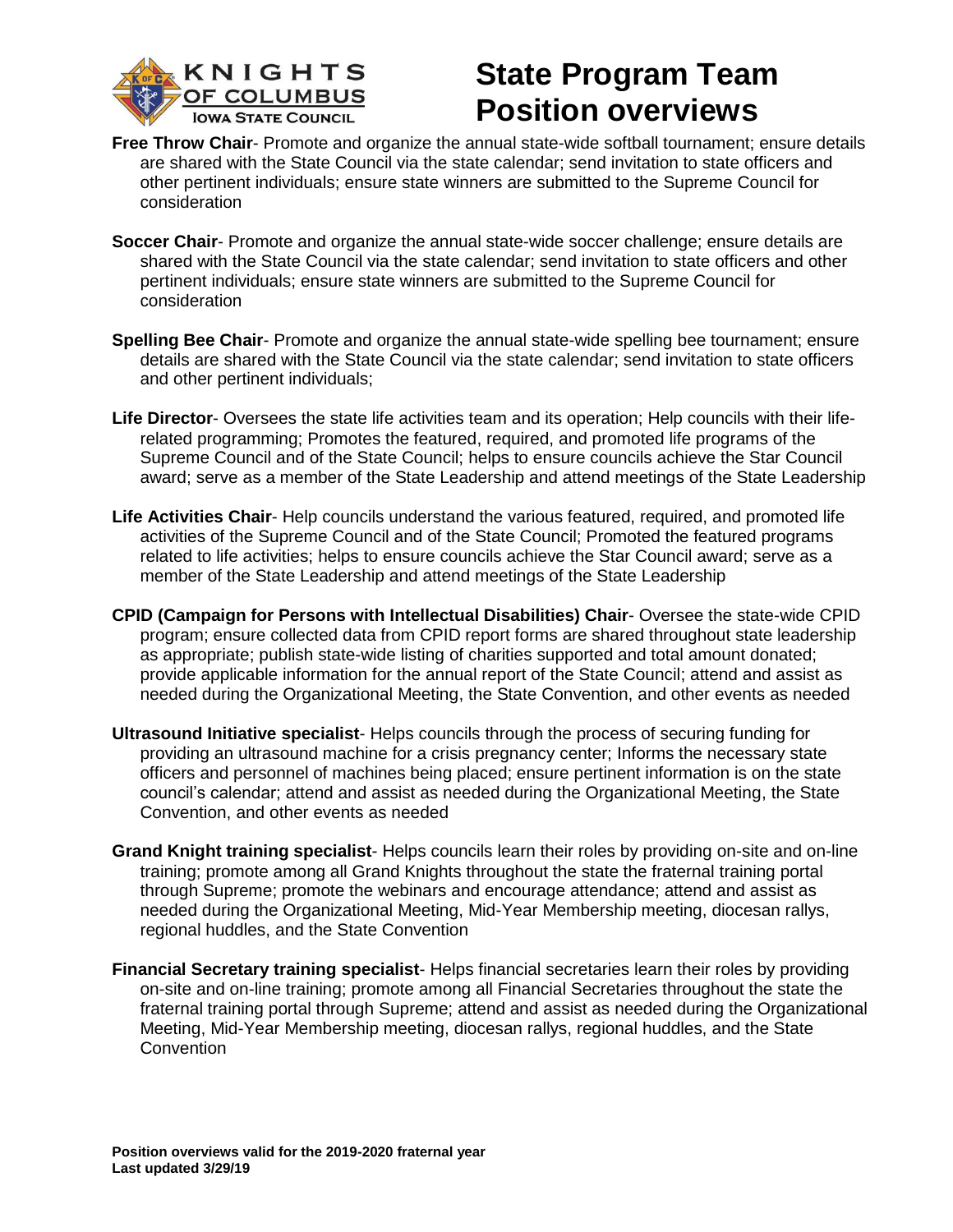

**State Historian**- Works with the various state leadership personnel to obtain related documents, articles, pictures, video, and other media for archival purposes; transfers related information to the State Historical Society (located in Iowa City); attend and assist as needed during the Organizational Meeting, the State Convention, and other events as needed